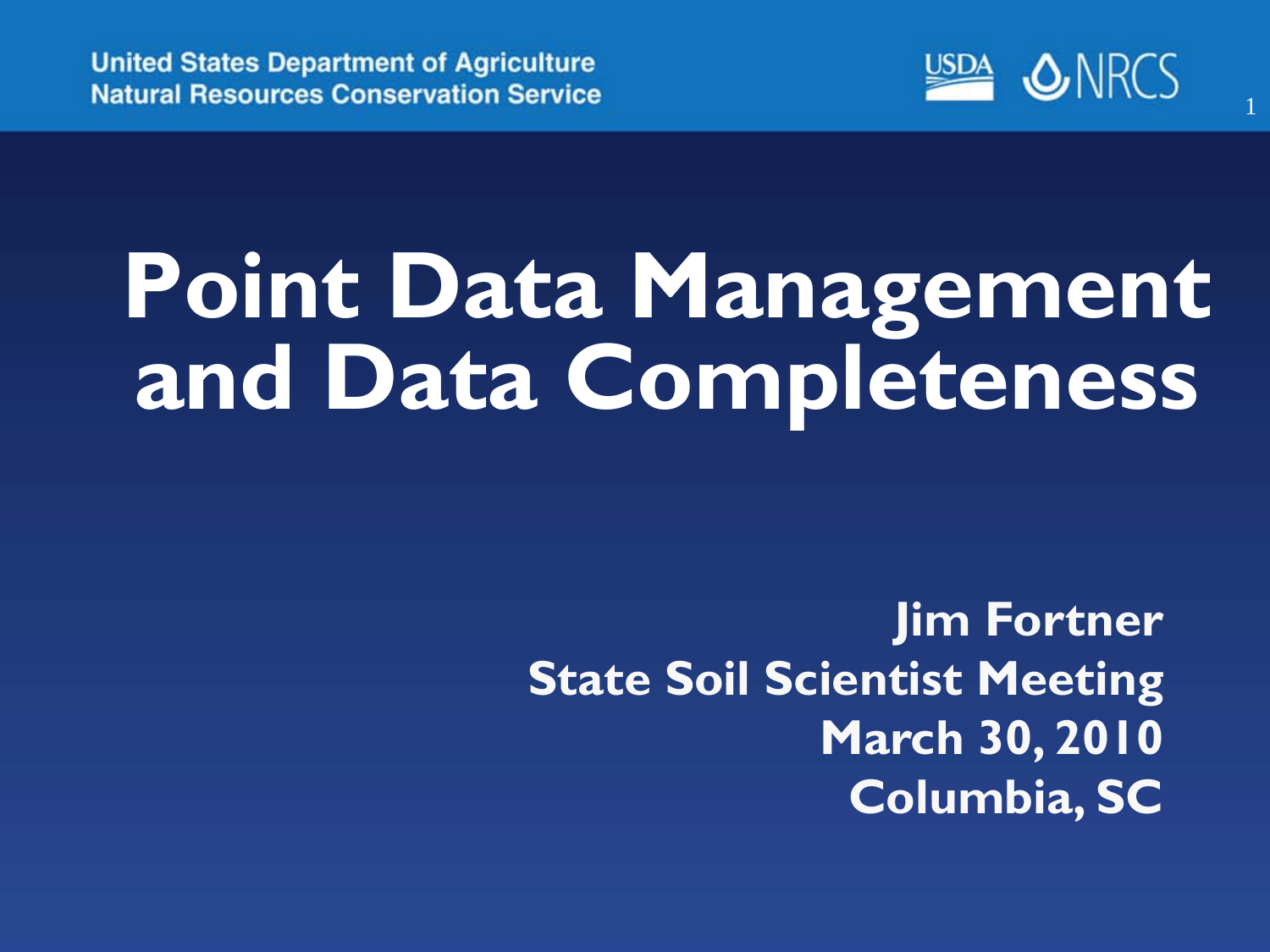

#### **Data Completeness**

- Question is there a national list of data elements for data completeness
	- nothing definitive
	- NB 430-5-7 bare minimum
	- completeness depends on set of interpretations to be used and may be in part local (MO, State) specifications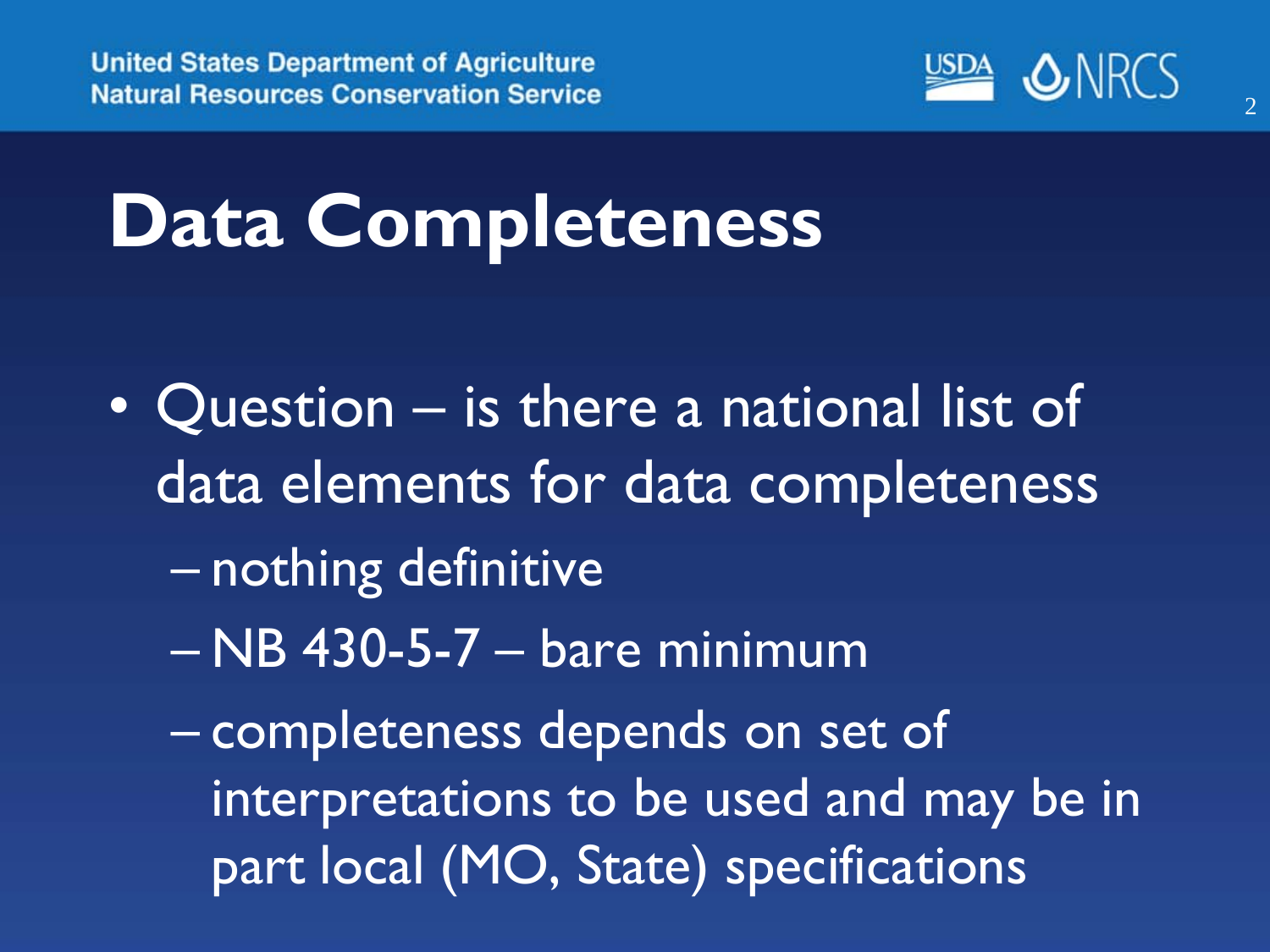**United States Department of Agriculture Natural Resources Conservation Service** 



#### **Data Completeness – Point data**

- Is there a minimum data set for point data collection?
	- –No
	- –Might differ by data collection purpose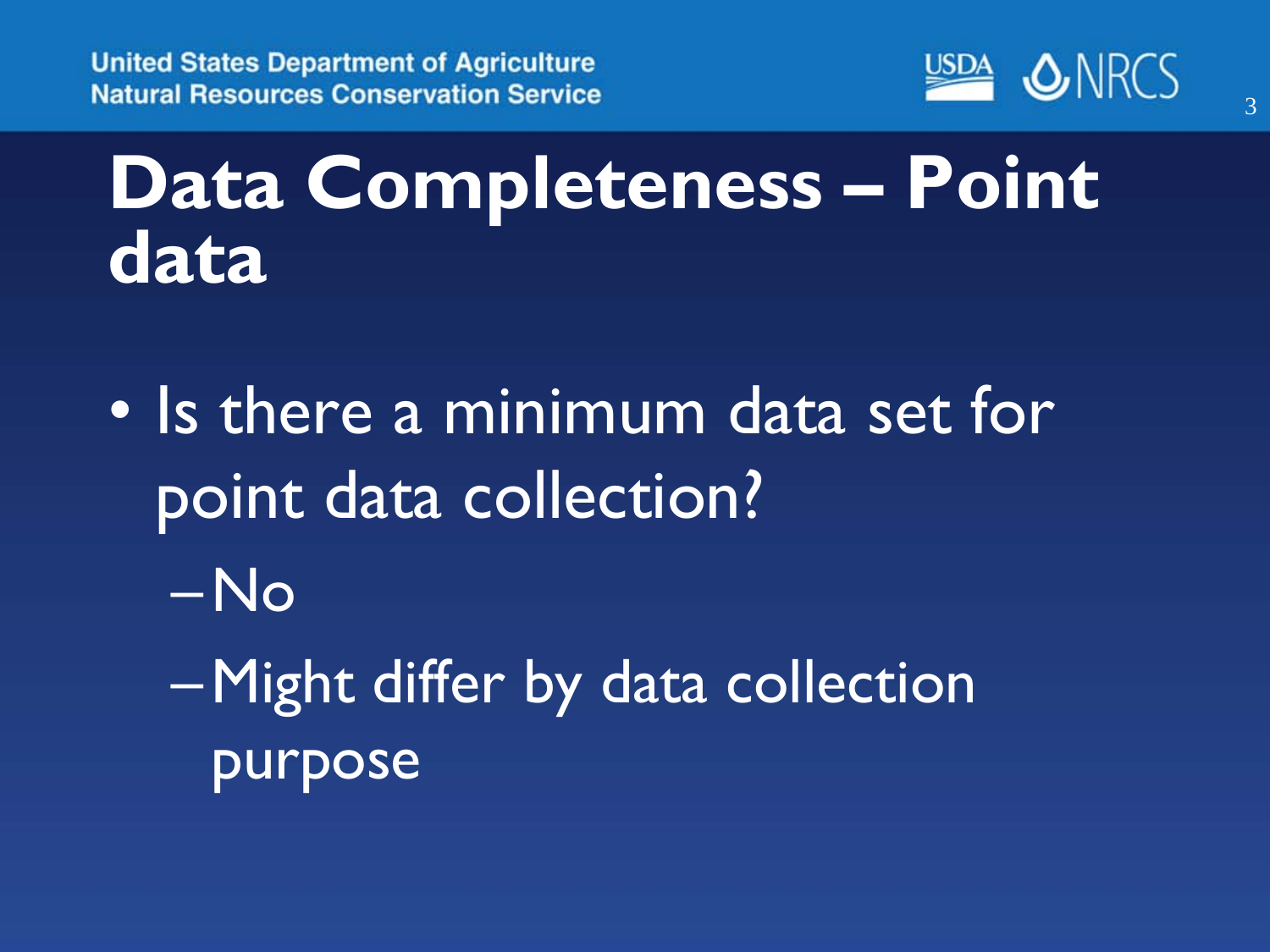

#### **Data completeness**

• How does one determine which properties are used in calculation and property scripts – Look at calculation/property descriptions in NASIS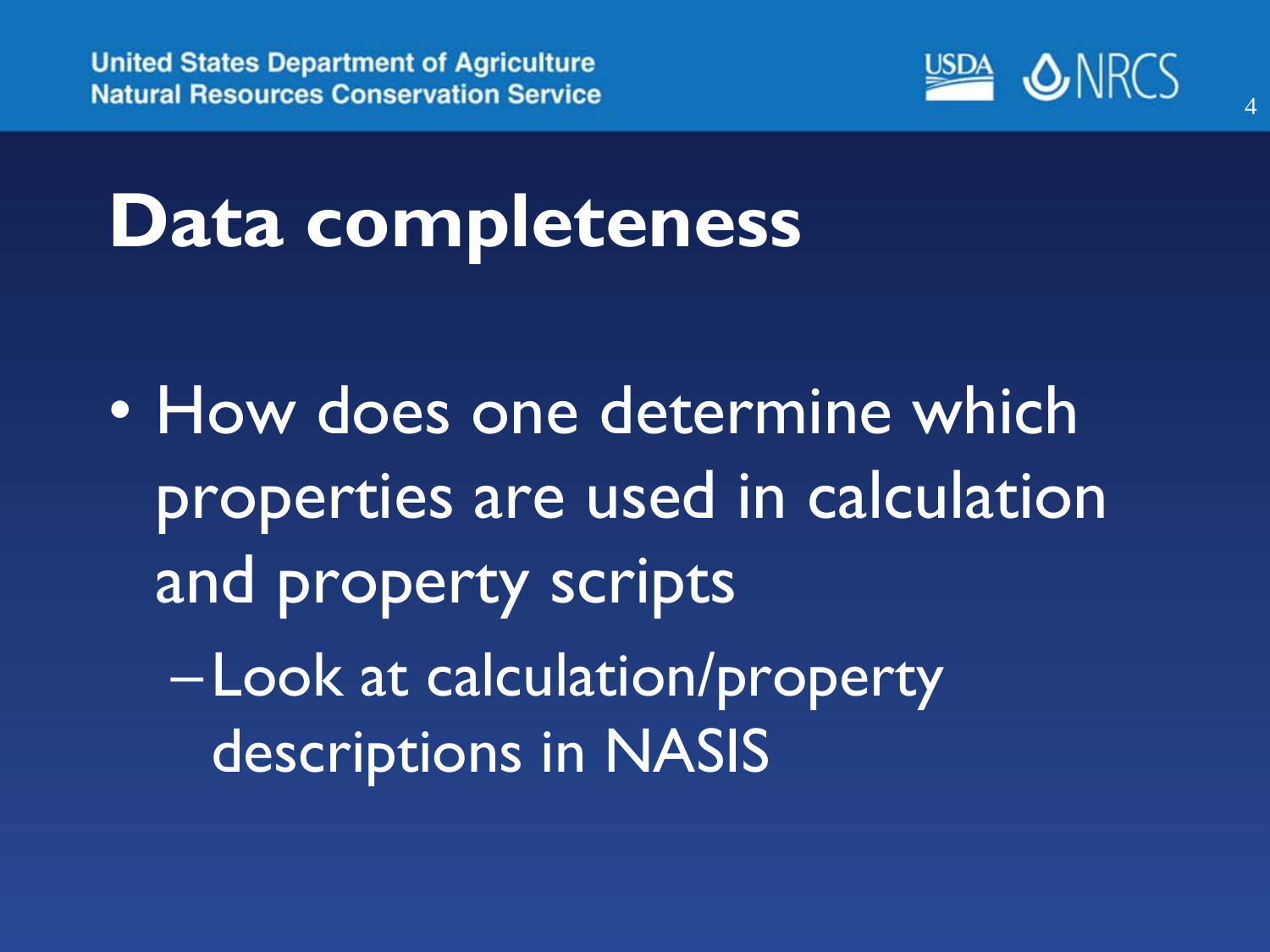

- Will partners and other disciplines contribute data?
	- No reason why not
	- TSS providers need to input their data
	- Multiple input tools needed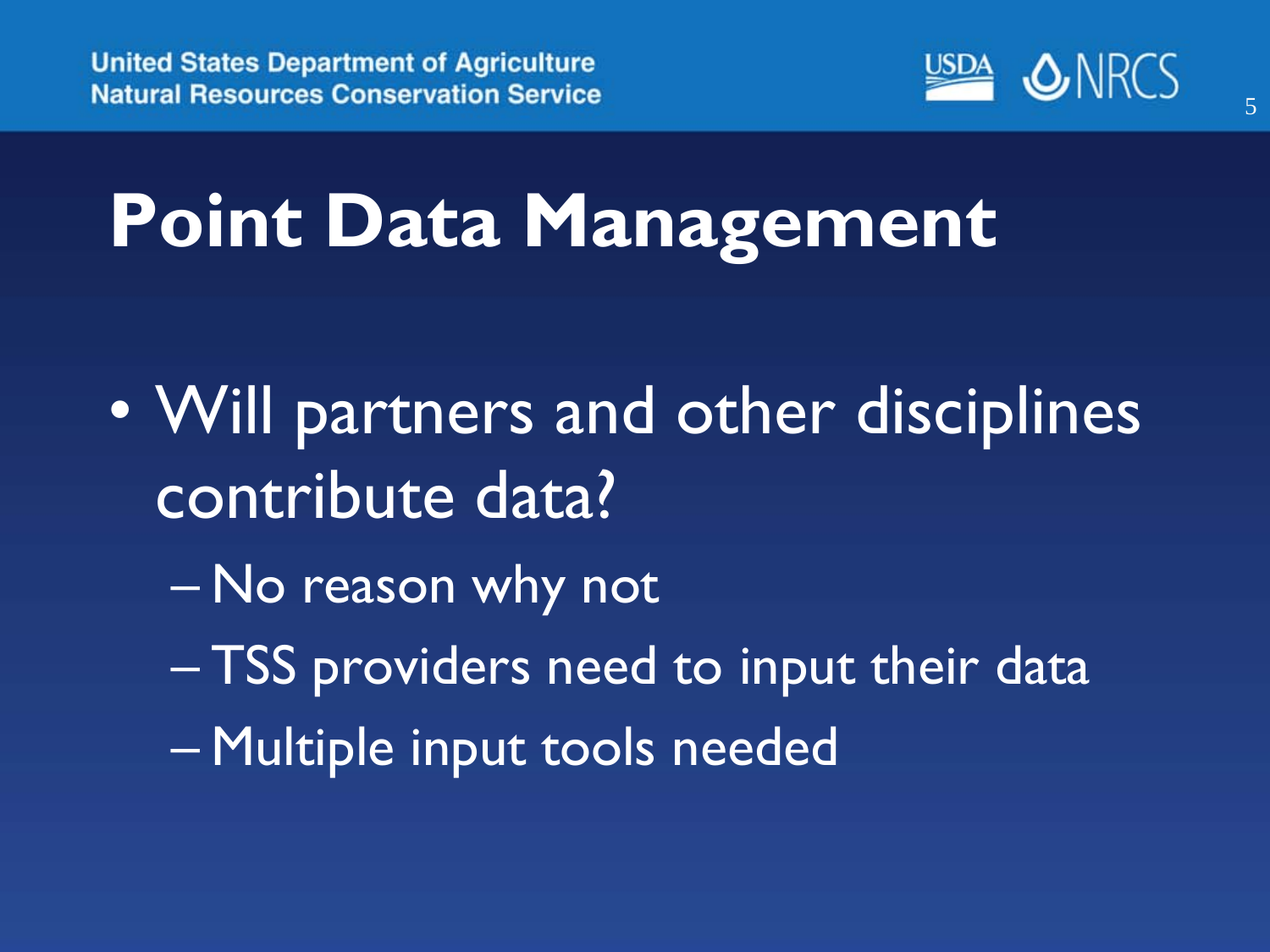

### **Point Data Management**

• Some offices are only entering site & pedons that support/fit concepts of data mapunit and components –All data should be collected to national database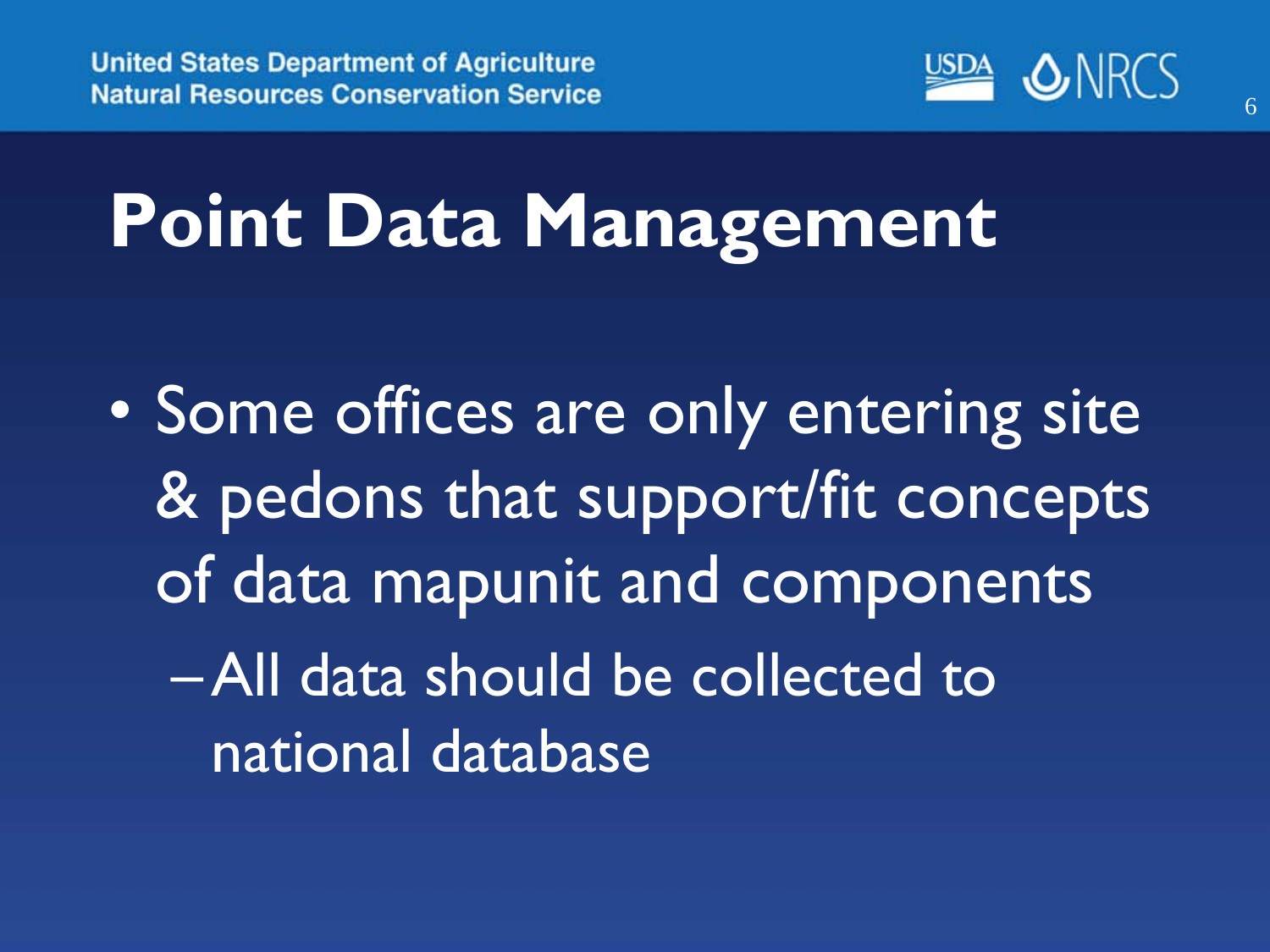

- Are there predetermined locations for collecting DSP data –No
	- Initial focus on benchmark soils
	- Locations determined by local analysis and planning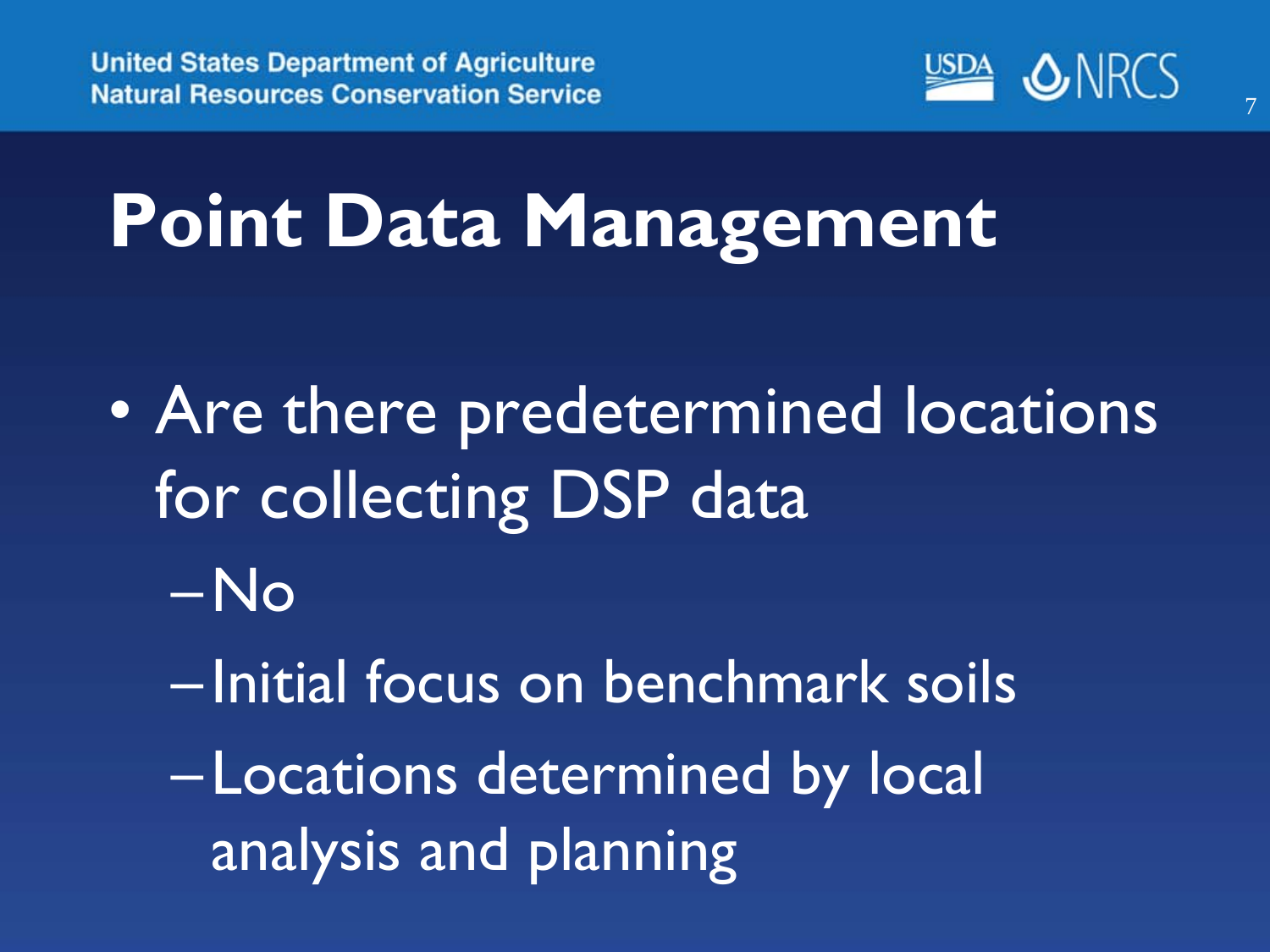

- Is DSP data collection a major agency objective
	- –No, but desired to understand how soil properties are impacted by management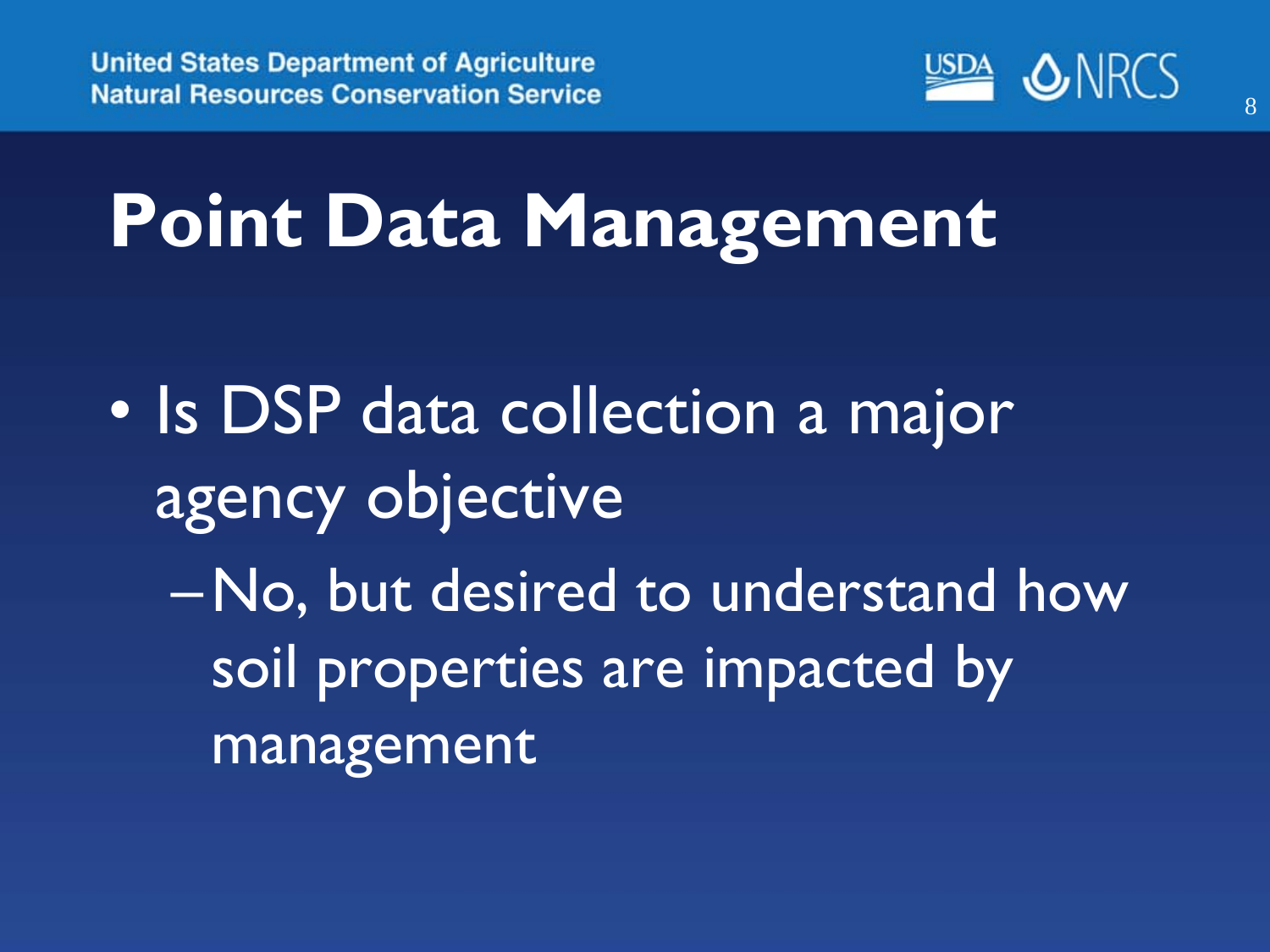

- Will spatial layer of locations for point data be developed –Yes
	- –Discussed need for a point spatial layer in conjunction with NSGD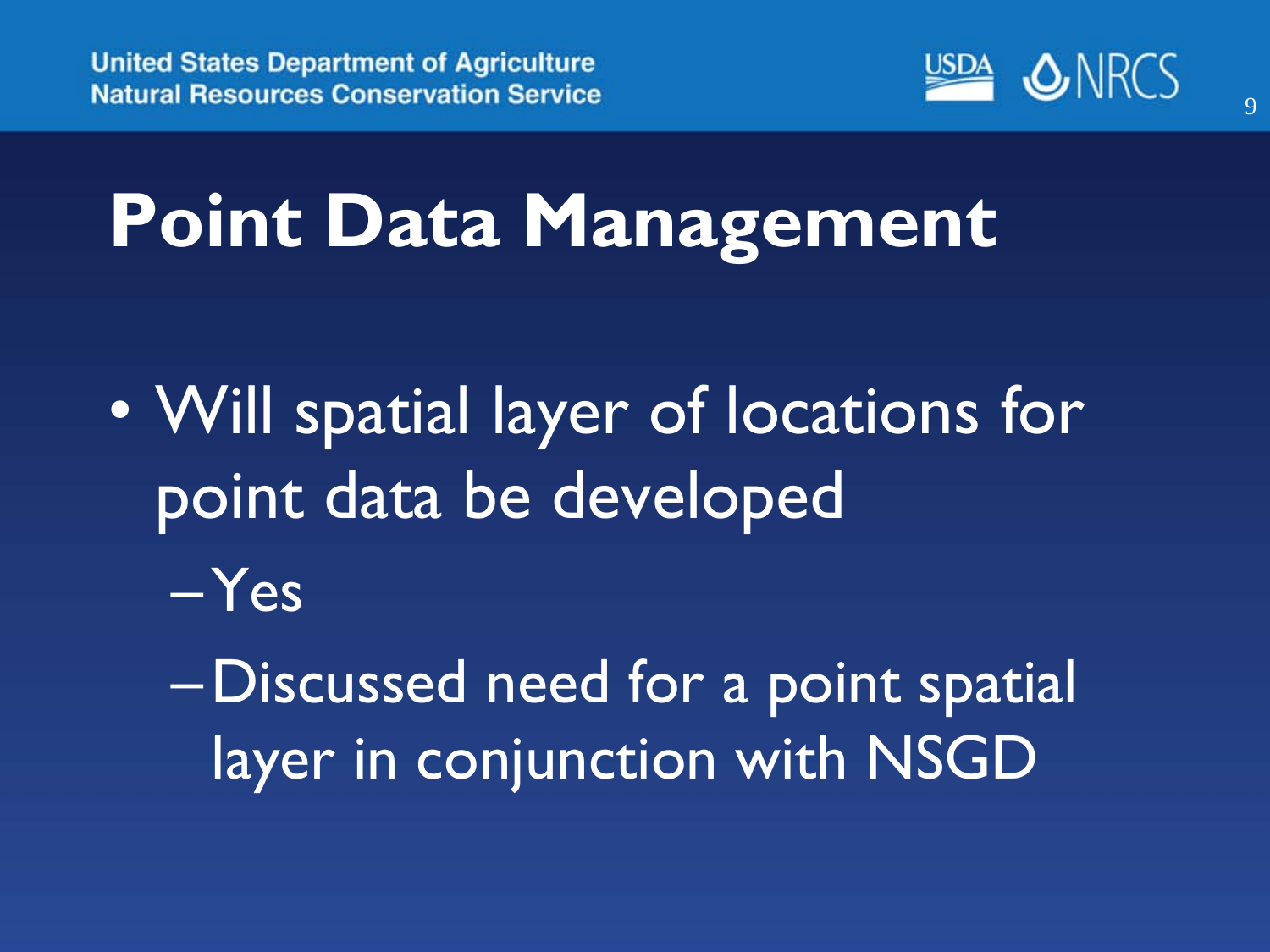

#### **Point Data Publication**

- Need some control over which data are published
- Concern of landowner identification
	- No legal issues legal opinion
	- May limit future access to land
	- Noxious weeds, threatened & endangered species, etc.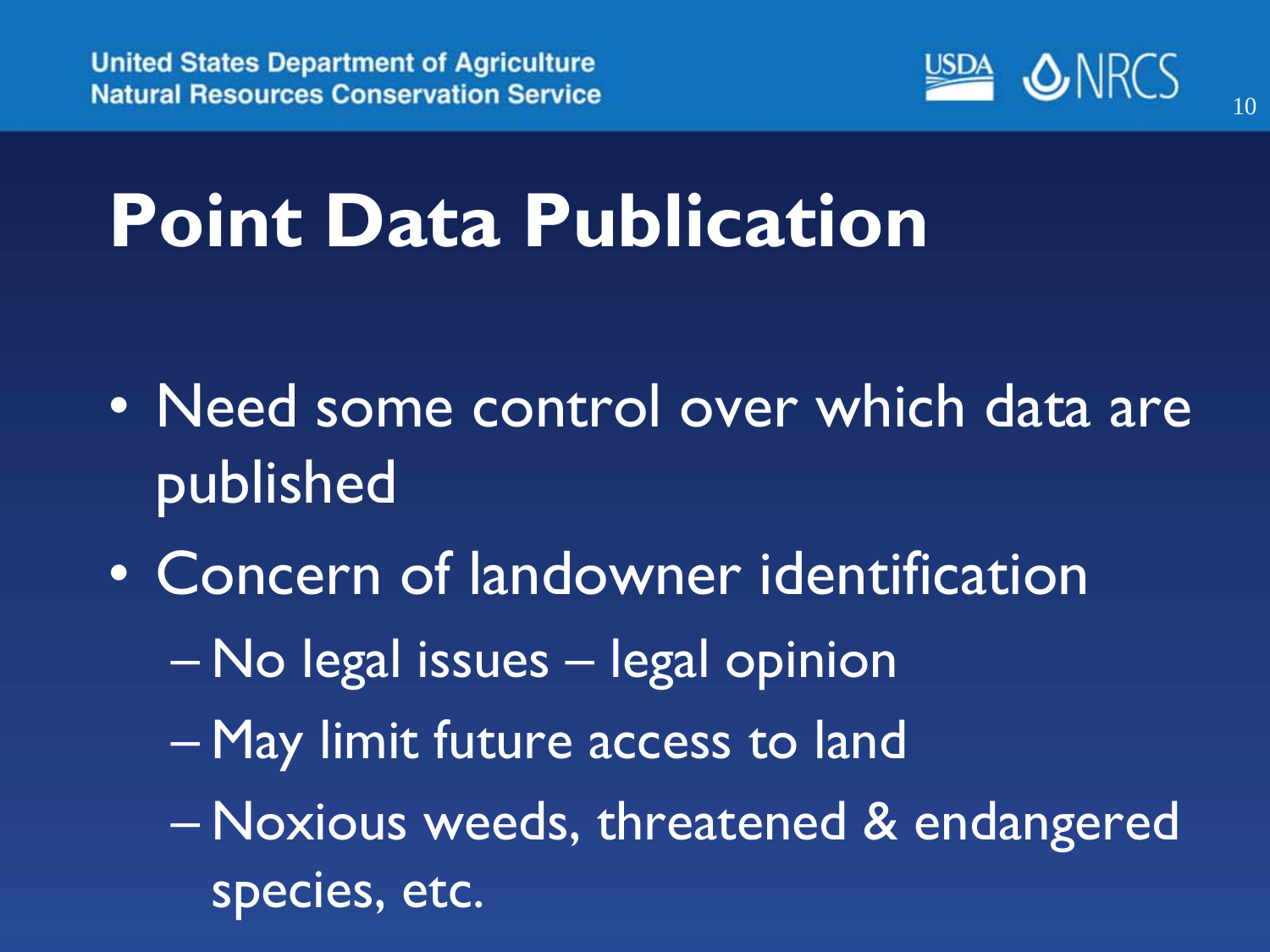

#### **Point Data Publication**

- Secrecy of NRI point issue –No need to identify it as an NRI point –May need to fuzzify or hide location data
	- Limits use of data for some uses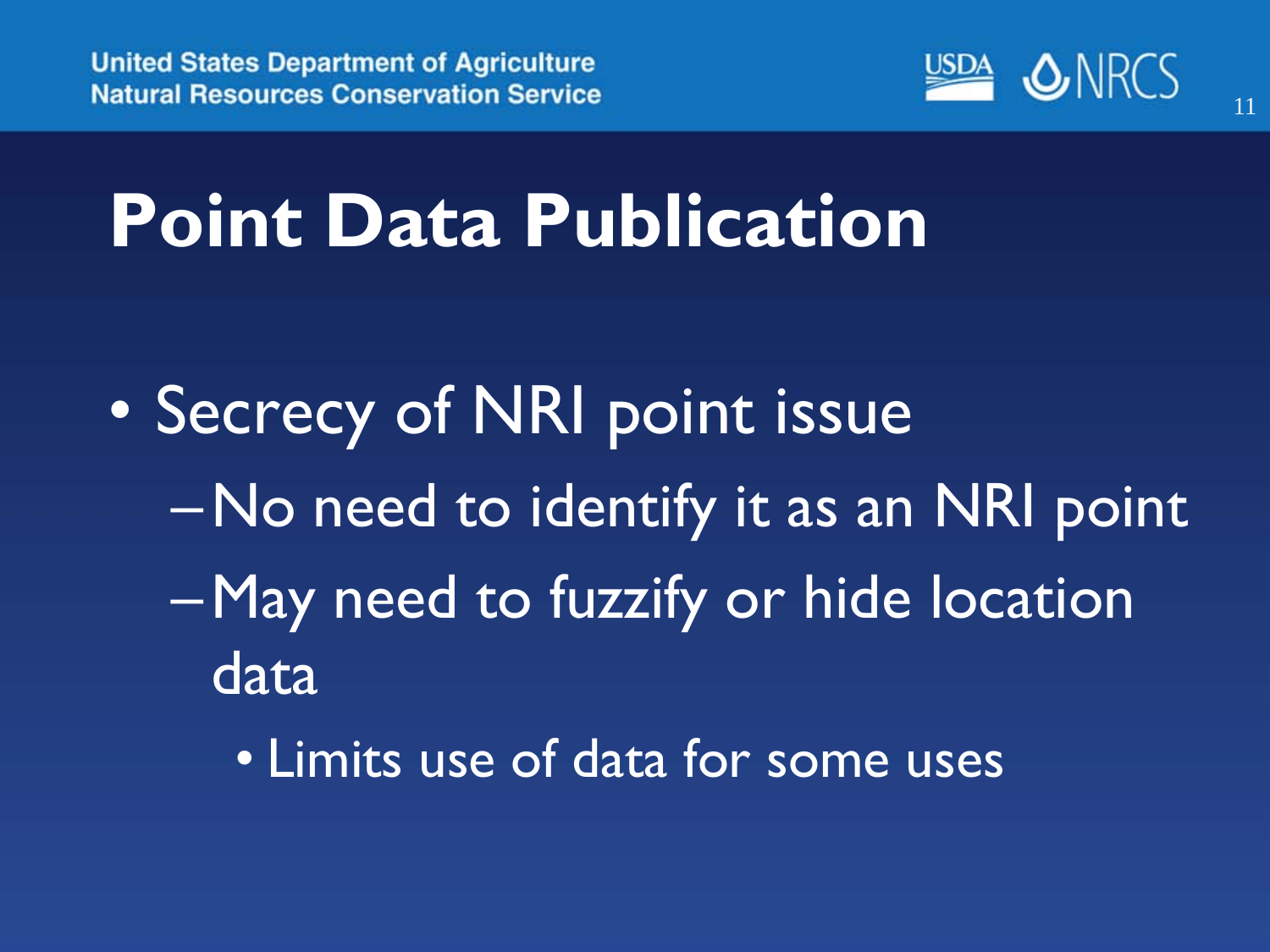

## **Use of ARS Rangeland DB**

- Data being collected now!
- May be short-term solution
	- –Only works for rangeland
	- Likely serves as starting point for any future veg. tool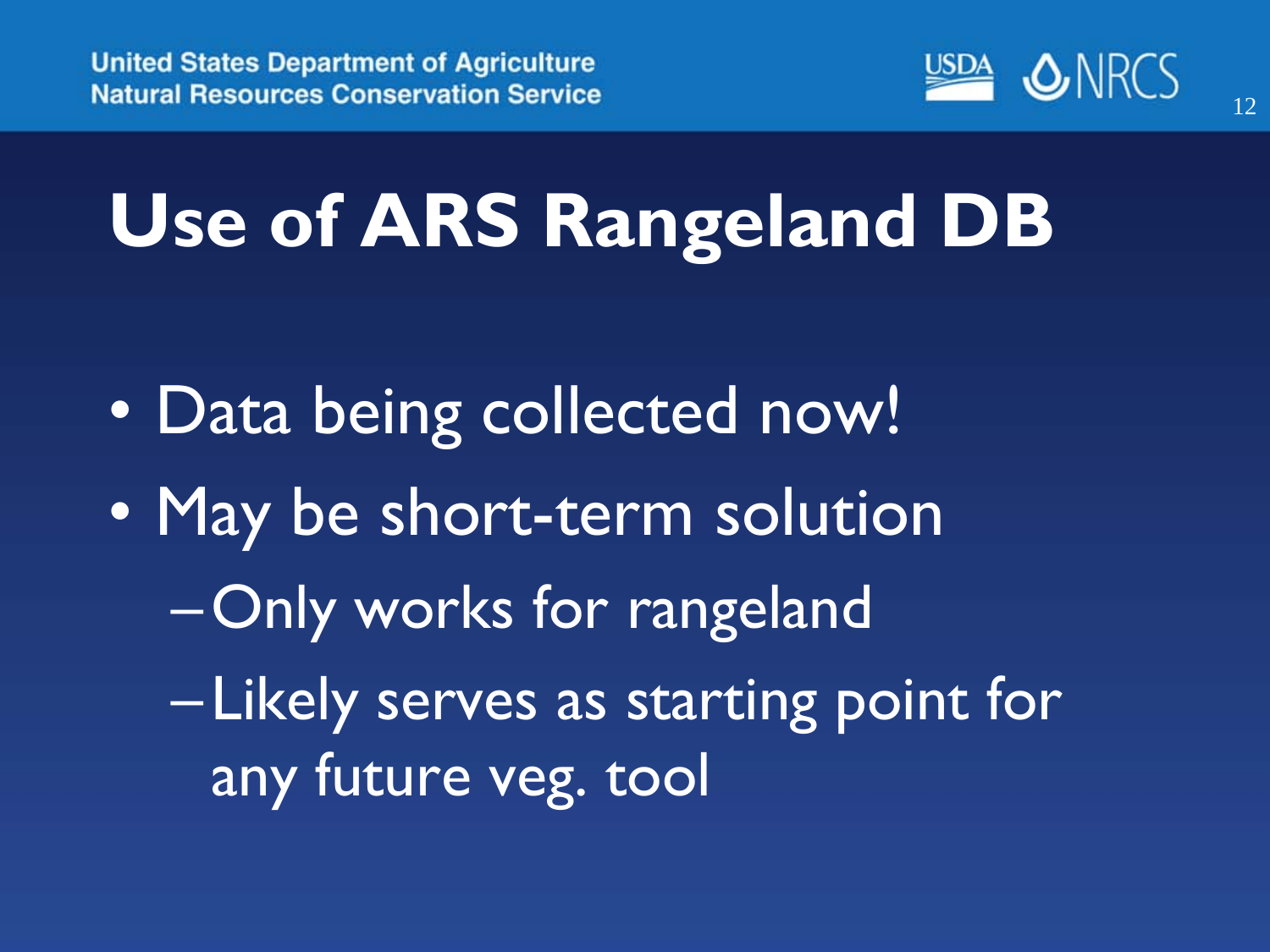

• Will forest service vegetation point data be included? –No definitive answer yet –Will need to look at this